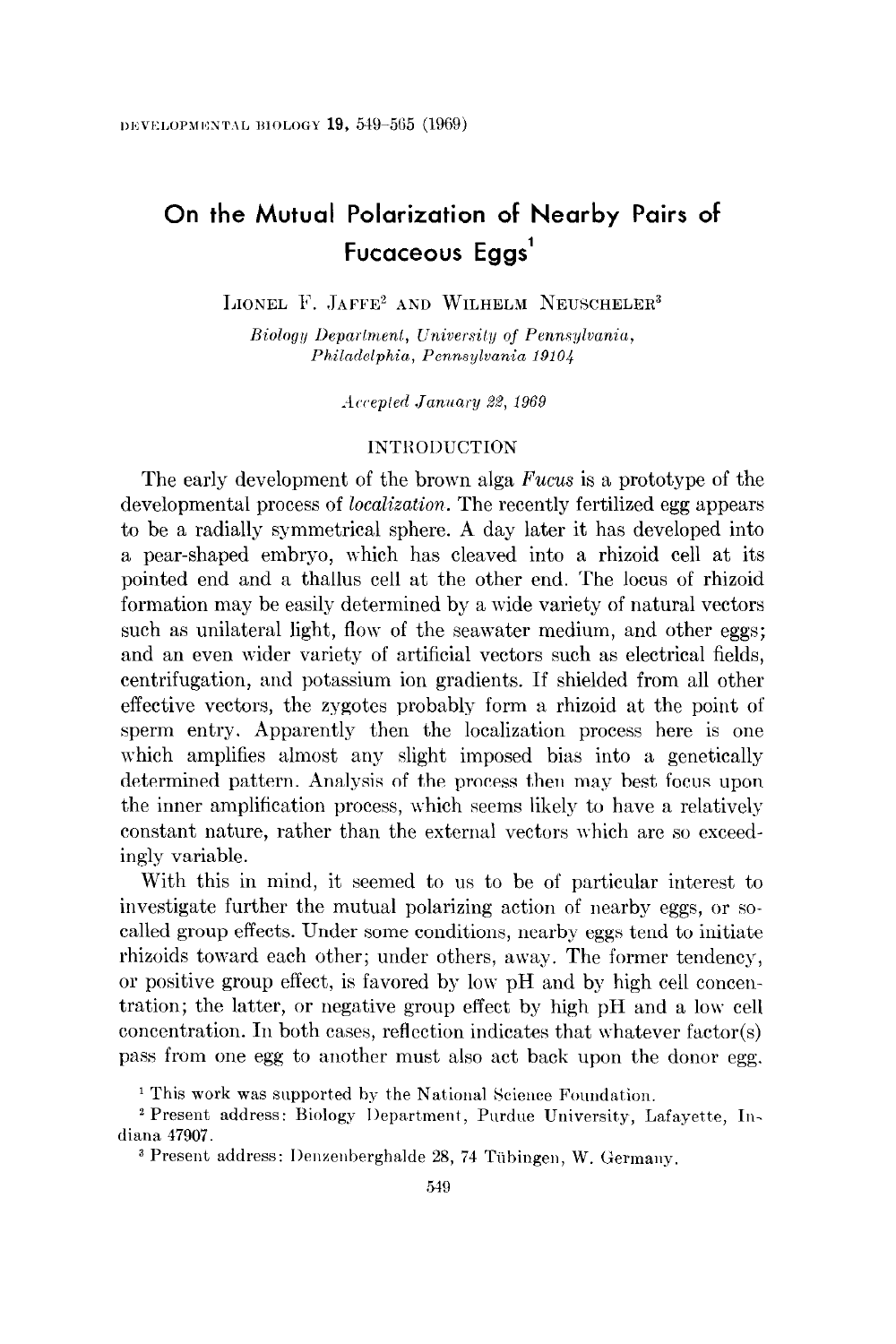Thus these particular external factors must also be parts of the inner amplification system, or at least natural modifiers of it.

Our slight present knowledge of these interactions suggests that they involve emission by the eggs of at least two diffusible and locally effective substances: a stimulator of rhizoid initiation tentatively referred to as rhizin and an inhibitor referred to as antirhizin. It further suggests that rhizin is quite unstable in the extracellular medium while antirhizin is stable, and it proves that rhizin is neither  $CO<sub>2</sub>$ ,  $O<sub>2</sub>$ , nor  $H^+$  (Jaffe, 1968). It occurred to us that one important further question about the role of these interaction factors might be answered simply by more refined observation of the group effects.

The question may be initially phrased as whether the factor(s) are links in the amplification process or just modifiers of it. The group effects indicate that they are locally efective. However, if they are to be links in the amplification process they must also be appropriately localized. Thus if a locally effective natural stimulator of rhizoid initiation, rhizin, is somehow localized through the action of each egg near its own tentative rhizoid anlage, it should act to confirm the locus of the anlage, thus ultimately act to further sharpen its own extracellular localization and thus be a true link in the positive feedback loop necessarily characteristic of such amplification. Similarly, antirhizin would be a link in this process if it were naturally localized near the tentative thallus pole of the egg.

However, if these substances were not so localized by the action of each egg—if in particular, these factors were uniformly emitted, destroyed, or absorbed over each egg's surface and thus were uniformly concentrated over this surface (except as disturbed by external factors)  $$ then these factors should be considered modifiers of the amplification process but not links in it.

The refinement in observation of the group effects which could answer this question is this: Observe not just the tendency of pairs of eggs to initiate rhizoids toward (or away) from the other cell, but also toward or away from the other cell's rhizoid anlage. Let us call the former aspect of the "group effect" a cell effect and the latter an anlage effect. The general nature of the distortion of a random distribution of rhizoid angles producible by a cell effect is obvious enough; that another distinguishable distortion would be produced by an anlage effect is perhaps most easily explained by reference to the simple categorization of nearby pairs of eggs illustrated in Fig. 1.

Populations of cell pairs with more  $++$  than  $--$  pairs would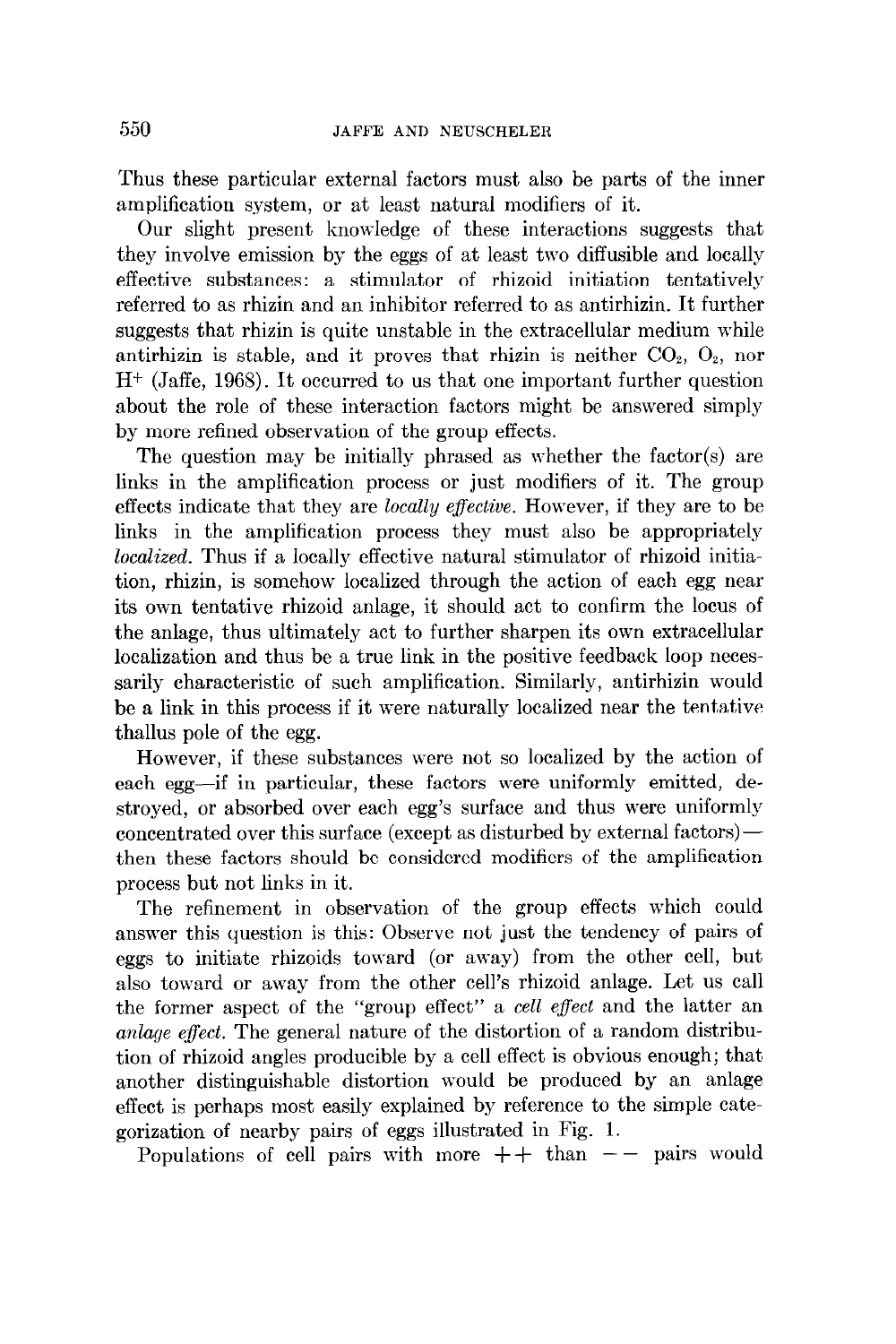

FIG. 1. A method for categorizing nearby pairs of germinated eggs. Plus and minus indicate outgrowths starting toward or away from the other cell. Hence every pair can be categorized as  $++, +-,$  or  $--$  depending upon whether both, one, or neither outgrowth starts toward the neighbor. Every pair can also be categorized as cis or trans depending upon whether the two outgrowths start on the same or opposite side of the line joining their centers. The combination of these criteria serves to divide all pairs into six categories as illustrated.

indicate a positive cell effect. On the other hand, a population with more cis than trans pairs would indicate a positive anlage effect.

With these considerations in mind then, we measured the mutual orientation angles developed by large populations of nearby pairs of fucaceous eggs, and characterized these distributions by parameters indicative of a cell effect on the one hand and of an anlage effect on the other. These parameters as a function of the distance between the cell pairs and of certain changes in the medium selected to elicit different degrees of positive or negative cell effect are the chief data presented in this paper. They will be seen to yield rather clearly interpretable results.

Some results from a second, related study are also reported here. In this we similarly measured the cell effect between pairs of eggs developing while the medium was forced through the substratum (and thus between them) at various known rates. The object of this crossflow study was to obtain an indication of the extracellular mobility of the interaction factors. For we reasoned that sufficiently rapid cross flow should interrupt communication between the pairs by carrying away the interaction factors before they could diffuse from cell to cell. The more mobile the factor (i.e., the higher its diffusion constant), the faster the cross flow that should be needed to interrupt the interaction.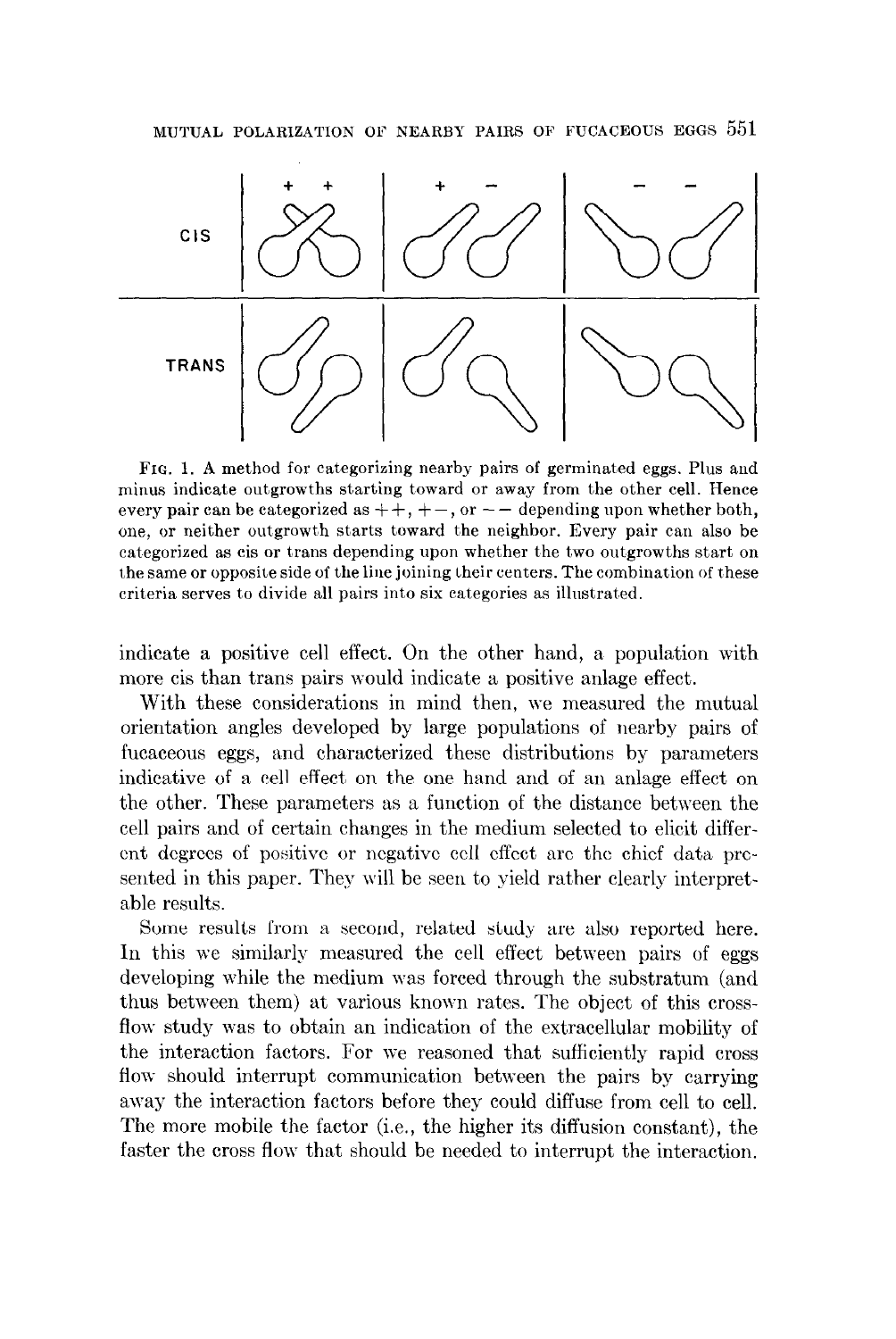However, it will be seen that these cross-flow data show unexpected complexities which limit their present interpretability.

## MATERIALS AND METHODS

Obtaining and washing zygotes. Ripe fronds of Fucus furcatus and of Pelvetia fastigiata were collected for us by Mrs. A. Phillips of the Hopkins Marine Station, Pacific Grove, California. The moist fronds were airmailed to us in ice-cold hermetically sealed canning jars. Upon receipt they were stored in loosely capped jars at about 3°C. Healthy gametes were usually obtainable from the fronds from about 1 to 3 weeks after collection. Before this they are unlikely to shed enough gametes when stimulated; afterward they are likely to shed gametes that fail to fertilize. To stimulate shedding, some fronds were transferred to a room kept at 15°C where all subsequent operations were carried out. The fronds were cleaned by rubbing them between one's fingers under seawater and were then transferred to fresh seawater. This usually sufficed to induced shedding by the Fucus fronds within about a half hour; Pelvetia fronds were induced to shed by prolonged illumination followed by a dark shock (Jaffe, 1954). Each ripe frond sheds both egg and sperm capsules in these species. Dissolution of the egg capsules and fertilization occur within about a half hour after shedding. Fertilization may fail unless the gametes are aerated, as by shedding into relatively shallow seawater (say, 5 mm deep) which is occasionally swirled during the process. Under these circumstances, we find that motile sperm are usually a sufficient indicator that nearly 100% of the eggs will be fertilized and will develop.

A critical variable in the subsequent interactions of the zygotes proved to be whether or not they were vigorously washed. Zygotes were so washed as follows: First, oversize materials were removed by straining them through an appropriate Nitex<sup>4</sup> cloth (one with  $85-\mu$  holes for *Fucus:* with  $110-\mu$  holes for *Pelvetia*). They then were held upon a 1 cm diameter  $35-\mu$  Nitex cloth while at least 20 ml of fresh natural seawater was run through the filter at a rate of at least several millimeters per second.

Media. The basic medium was natural seawater obtained from the Marine Biological Laboratories, Woods Hole, Massachusetts; it was usually stored for several months before use. In some cases this medium was modified by whatever materials passed into it during shedding,

<sup>4</sup> Tobler, Ernst & Traber Inc., 71 Murray St., New York, New York 10007.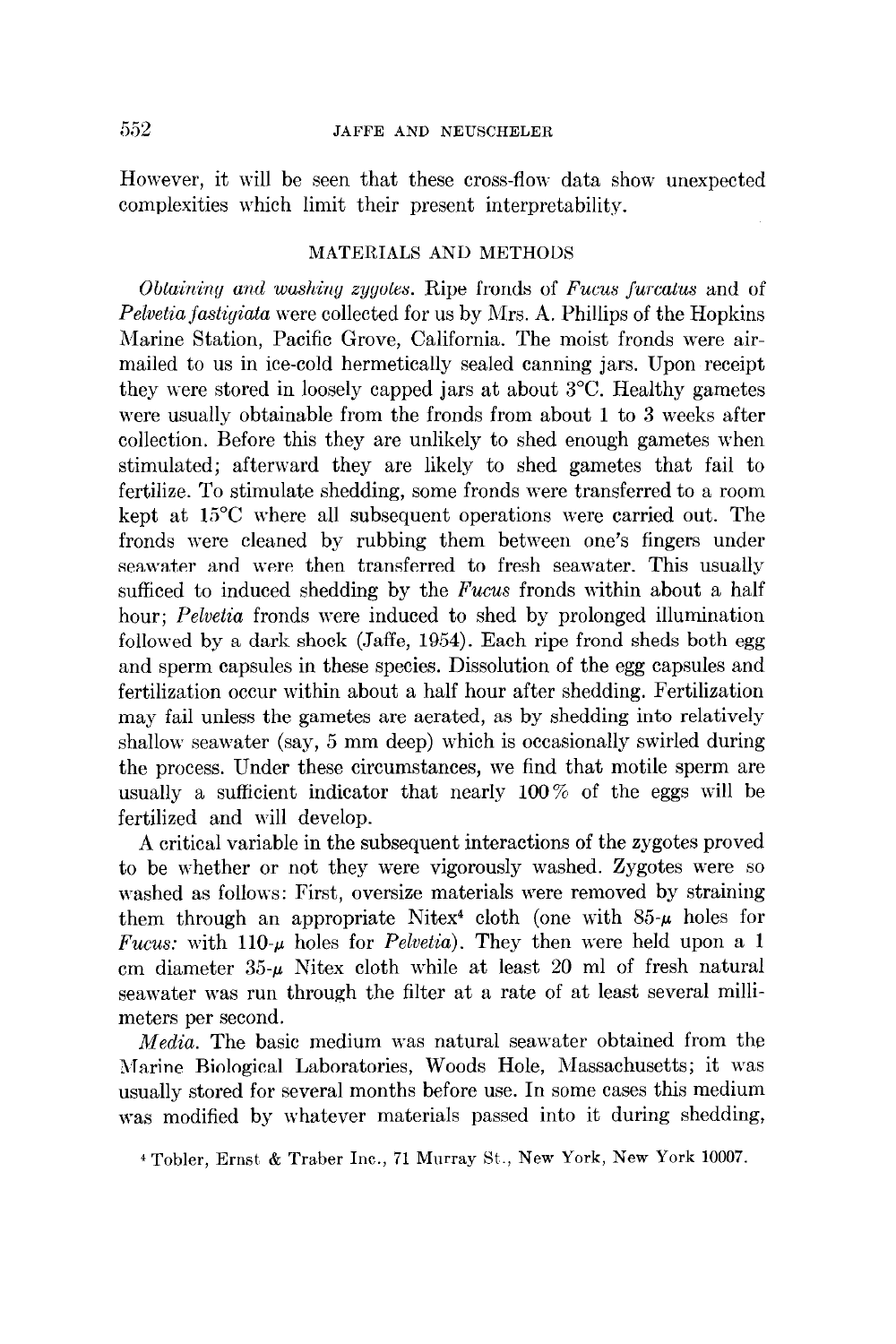capsule dissolution, and fertilization; 100 ml of shedding water contained material emitted by 3-10 fronds and 50-100 thousand eggs. In any one experiment, the pH of the shedding water differed by no more than 0.1 pH unit from that of the unmodified seawater. Both had pH's of 7.6  $\pm$  0.1 in all experiments. When so desired, both were sometimes acidified to pH 6.1  $\pm$  0.2 with 0.01 *M* phosphate.

Cell distribution. A sufficient number of sufficiently isolated pairs of eggs generally resulted from the random sowing, at  $1-2$  hours after fertilization, of  $1500-3000$  eggs in each of a number of  $42$ -mm petri dishes. A pair was considered to be sufficiently isolated if the gap between the nearest third cell and either cell in the pair was at least twice that betxecn the pair, or four cell diameters, whichever was larger. This method gave enough pairs separated by gaps of up to four egg diameters. However, to obtain enough pairs 4-9 diameters apart, a screen technique was resorted to: We used two grades of thin electroformed nickel screens each containing a hexagonal array of conical holes; they had hole diameters of 1.0 and 1.5 mm and center-tocenter distances of  $1.7$  and  $2.5$  mm, respectively. Each screen was held about one hole diameter above the bottom of a 42.mm petri dish, with the wider part of the hole upward, and immersed in a 3-mm deep layer of medium containing about  $0.4\%$  of Dow Chemical's Type 90 HG,  $15,000$  centipoise Methocel to raise its viscosity  $20$ -fold. An equal amount of such medium containing eggs was then layered on top. When it, held two eggs per hole, subsequent settling of the eggs through the screen yielded many more sufficiently isolated pairs, 4-9 diameters apart, than did random sowing. (As is later demonstrated in Iig. 3a, pair interaction proved to be independent of this Methocel.)

*Recording data.* Recording of the outgrowth angles  $\alpha$  and  $\beta$  (Fig. 2) and of the gap between each pair was speeded by a specially designed electromechanical device, the "SNARC".<sup>5</sup> Using it, the operator observed each pair with a microscope equipped with an image-splitting eyepiece, made three adjustments of the apparent positions of the split images each followed by pressing a footswitch, and thus recorded the encoded data on paper tape. The first adjustment superimposed one egg's "second" image upon the other's "first"; the second and third successively caused each egg's two images to lie in its outgrowth's direction. The taped data were then analyzed with the use of a Johnson Foundation computer.6

<sup>&</sup>lt;sup>5</sup> SNARC was designed, built, and programmed by Mr. David M. Director.

<sup>&</sup>lt;sup>6</sup> This facility is supported by Public Health Grant FR15.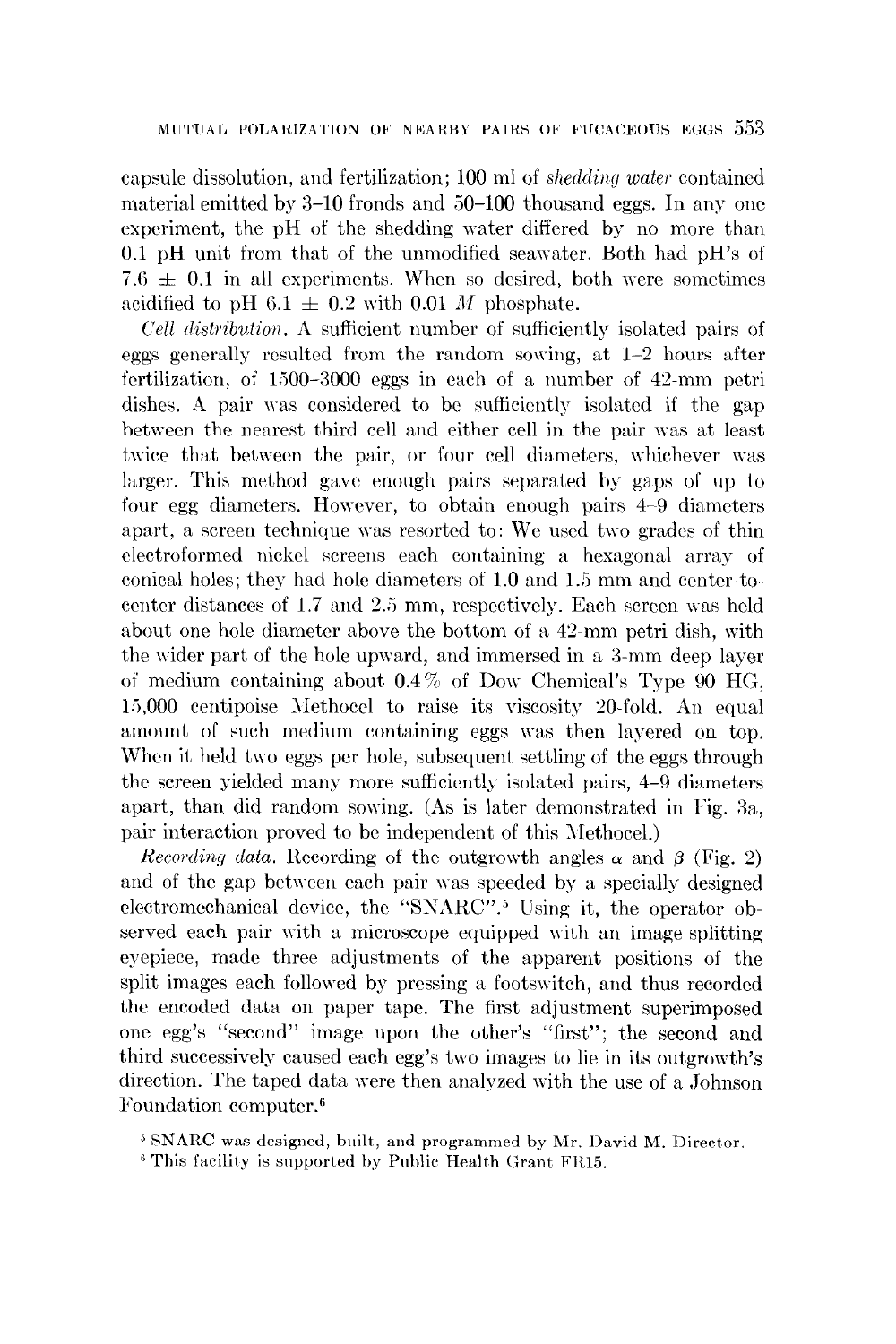

FIG. 2. Angles measured in analysis of cells' interaction.

Analysis of data. Consider Fig. 2 showing a pair of embryos. The parameter used to indicate the degree of the cell effect was simply the average cosine of all the outgrowth angles  $\alpha$  and  $\beta$  in the population of n pairs considered. That is:

$$
V = 1/2n \sum_{i=1}^{i=n} (\cos \alpha_i + \cos \beta_i)
$$

The parameter used to indicate the degree of the anlage effect was

$$
L = 1/2 \ (L_{\pm 45} + L_{\pm 135})
$$

where

$$
L_{\pm 45} = 1/n \sum_{i=1}^{i=n} \cos (\alpha_i - \beta_i)
$$

for all those pairs in which  $\alpha$  and/or  $\beta$  lies in the sector  $0 \pm 45^{\circ}$ , while  $L_{+135}$  is the same calculated over all pairs in which  $\alpha$  and/or  $\beta$  lies in the sector  $180 \pm 45^{\circ}$ .

We concocted  $L$  in an effort to attain a measure of the degree of correlation between two identical distributions of angles; thus a parameter which would have the value  $+1$ , if  $\alpha_i = \beta_i$  for all pairs;  $-1$ , if  $\alpha_i = \beta_i + 180^{\circ}$  for all pairs; zero if the two distributions were uncorrelated.

Uncorrelated means that all the subdistributions of  $\beta$  in those pairs for which  $\alpha$  has any fixed value are identical. [See Jaffe (1968, Fig. 11) for an illustration of the concept of angular correlation.] It is obvious that L has the values  $+1$  and  $-1$  in the cases of perfect correlation and anticorrelation. Moreover, we verified that  $L$  is zero for a number of simple uncorrelated distributions. For example, we easily showed L to be zero for a population of uncorrelated pairs in which the fraction of outgrowths at  $+45^{\circ}$  and also at  $-45^{\circ}$  approach one half, at  $+135^{\circ}$ and also at  $-135^{\circ}$  approach zero, and at all other angles is zero.

We feel that these examples are a sufficient indicator of the reliability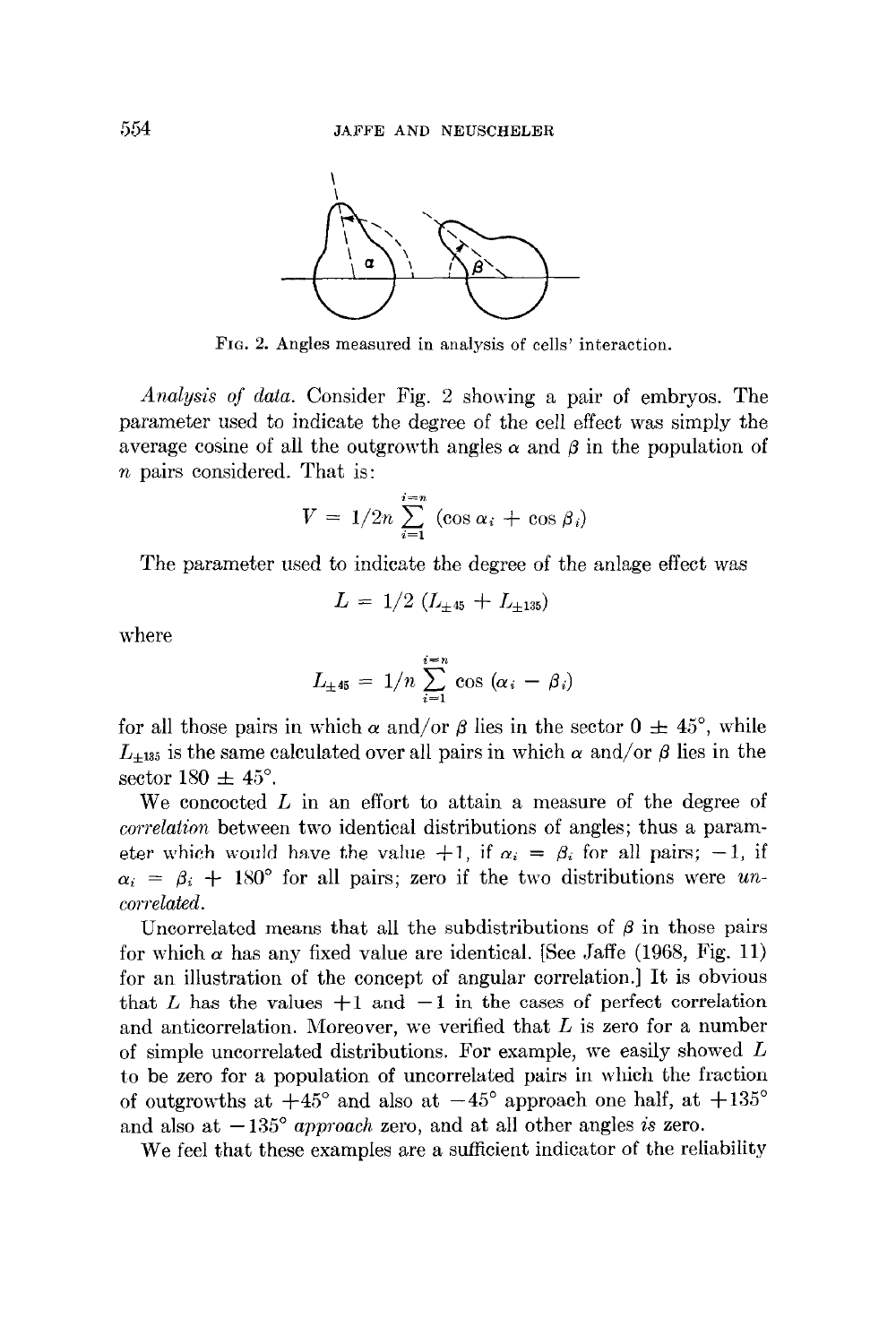of L in the present application. However, for future studies it would appear better to use a more rigorously tested angular correlation coefficient,  $R$ , which has recently been derived for this use by Dr. H. Rubin of Purdue's mathematics department:

$$
R = \frac{C\Delta - [(C\alpha) (C\beta) + (S\alpha)(C\beta)]}{\sqrt{[1 - (C\alpha)^2 - (S\alpha)^2][1 - (C\beta)^2] - (S\beta)^2]}}
$$

where

$$
C\alpha = 1/N \sum \cos \alpha
$$
  
\n
$$
C\beta = 1/N \sum \cos \beta
$$
  
\n
$$
S\alpha = 1/N \sum \sin \alpha
$$
  
\n
$$
S\beta = 1/N \sum \sin \beta
$$
  
\n
$$
C\Delta = 1/N \sum \cos (\alpha - \beta)
$$

Cross-flow. For this study cells were held upon a Nitex<sup>4</sup> screen woven of 45  $\mu$  diameter Nylon threads which frames  $35-\mu$  diameter holes. Flow was started before the eggs settled and continued until practically all had germinated. The desired flow rates were effected by a SO- to lOO-cm head pushing fluid through resistance elements consisting of Teflon tubes about 1 meter long and of 0.3. to 1.5mm bore.

### RESULTS AND ANALYSIS

The chief data collected are displayed in Figs. 3 and 4. In each of the ten graphs, the degree of mutual polarization of populations of pairs of Fucus or Pelvetia eggs is plotted against the size of the gap between them. Two aspects of this polarization are so plotted: the cell effect, and the anlage effect indicative of a tendency of the rhizoids to originate toward (or away) from the other cell or rhizoid anlage, respectively. If this initiation tends toward the other cell or anlage, the polarization is described as positive; if away, negative. The conditions varied as is indicated on each graph and further explained in the legend.

The main question considered in this study is answered by considering the anlage effects under those conditions proving to give the strongest positive and negative cell effects. We shall consider these first.

In brief, relatively large positive anlage effects were shown where nearby eggs showed a large positive cell effect but *not* where they showed a comparably large negative one. Most notable are the consistently large positive anlage effects shown by unwashed, relatively close Fucus eggs at pH 6 (Fig. 3a). Substantial positive anlage effects were also shown by Fucus eggs grown under those other conditions used which also elicited a large positive cell effect (Fig. 4a). In sharp contrast to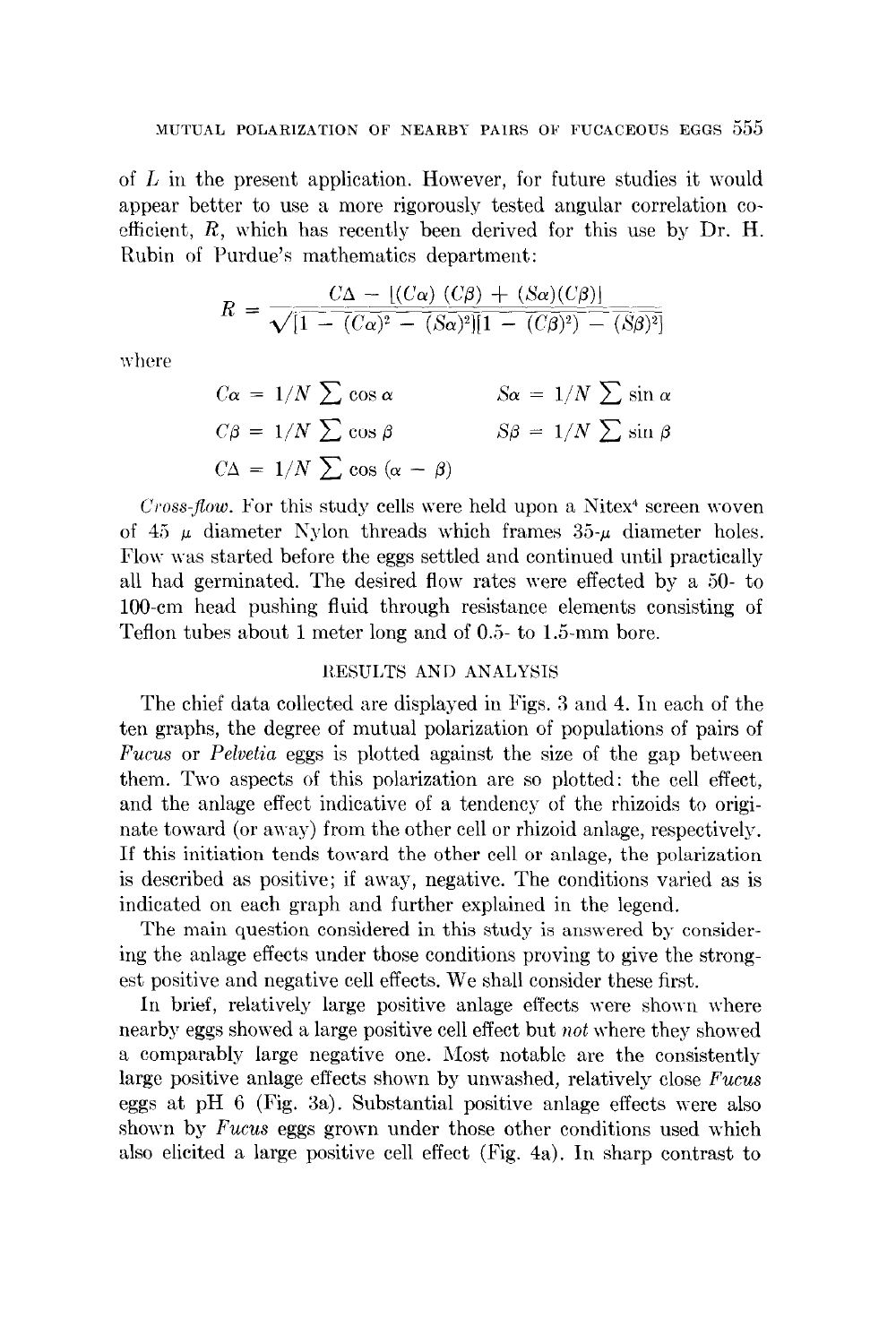this were the relatively weak anlage effects which accompanied a large negative cell effect (Fig. 3d). Thus, in comparing Figs. 3a and 3d, note that among the closest eggs (those 0 to  $\frac{1}{2}$  egg diameters apart), while the cell effects were 47 and  $-42\%$ , the anlage effects were  $+58$  and  $+8 \pm \frac{1}{2}$ 5 %, respectively.



FIGS. 3 and 4. The mutual polarization of pairs of fucaceous eggs. Measures of the tendency of the rhizoids to originate toward (plus value) or away from (negative value) the other cell ("cell effect"  $\bigcirc$ — $\bigcirc$ ) or rhizoid anlage ("anlage effect"  $Q$ --- $Q$ ) are plotted against the gap in egg diameters between the pairs. Uw, means unwashed eggs; W, washed eggs; S, eggs were washed and then returned to shedding water; 6.1 and 7.6, pH of the medium. For figures  $4c-d$ , the curves marked " $2\mu/sec$ " or " $13\mu/sec$ " show the cell effects between eggs lying on a screen perfused at the indicated rate; control eggs lay on such a screen without flow. Points with an abscissa of  $\frac{1}{4}$  egg diameter describe the interaction of eggs 0 to  $\frac{1}{2}$  egg diameters apart;  $\frac{3}{4}$ , indicates  $\frac{1}{2}$  to 1; 1 $\frac{1}{2}$ , 1 to 2; 3, 2 to 4; 6, 4 to 8; 8, 7 to 9. Errors are standard deviations of values from the indicated number of replicate runs; the total number of pairs measured is also shown.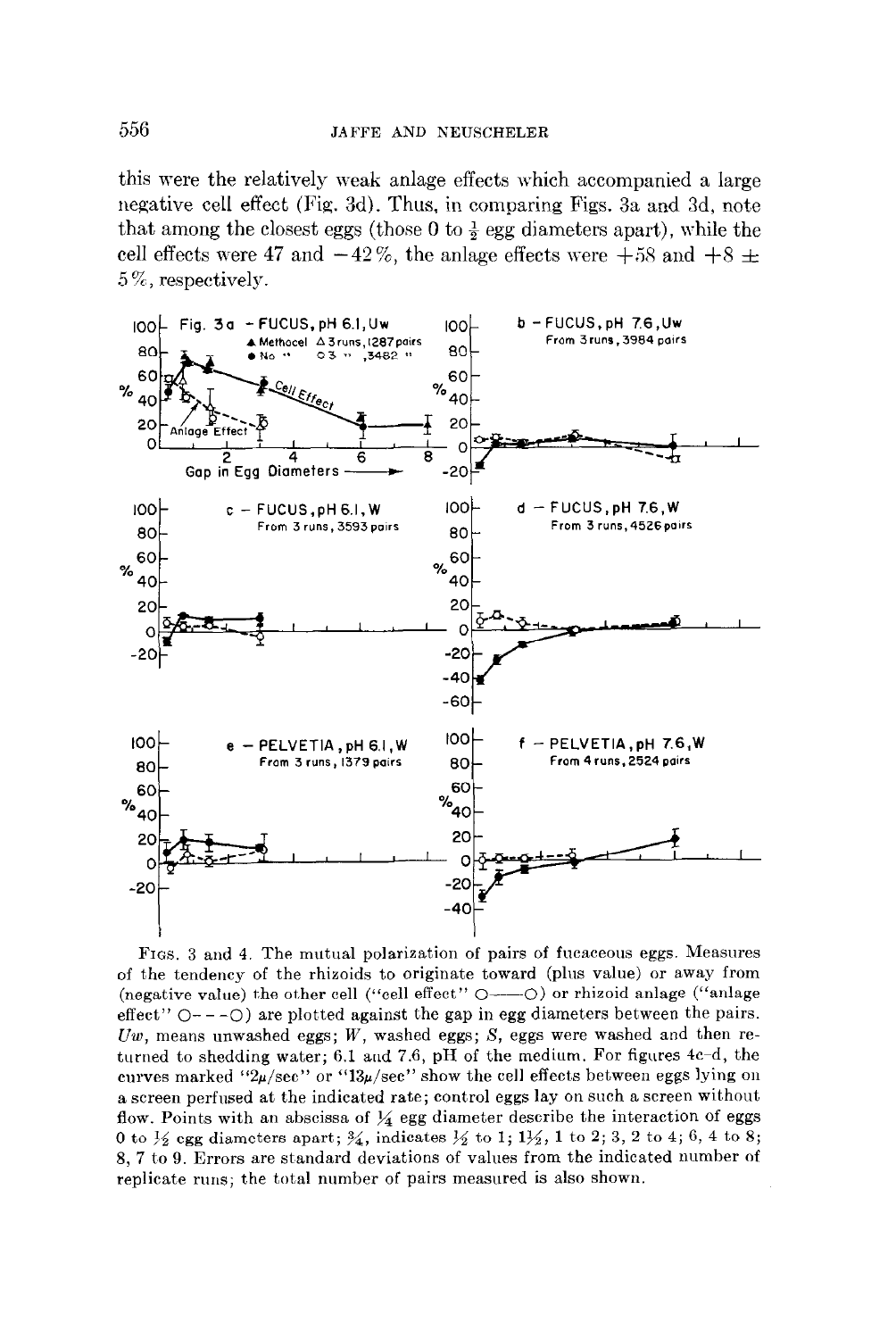

FIG. 4.

A comparison of Figs. 4b and 3f shows similar though less clear results with *Pelvetia* eggs.

#### Cell Effects

Figure 3 shows that slight acidity and a failure to wash the eggs both favor the positive cell effect whereas slight alkalinity and washing of the eggs markedly favor the negative cell effect. Thus, the strongest positive cell effect is found with unwashed eggs at pH 6.1 (Fig. 3a), and the strongest negative one with washed eggs at pH 7.6 (Figs. 3d, 3f).7 A comparison of the graphs on the left and right sides of Fig. 3, i.e., a and b, c and d, e and f, isolates and demonstrates the strong pH effect; a comparison of those on the top and middle rows of Fig. 3, i.e., a and c, b and d, isolates and demonstrates the strong washing effect. However,

<sup>7</sup> One experiment was run with washed  $Fucus$  eggs in seawater buffered at pH 8.4 with 0.05  $M$  Tris. We found a negative cell effect, but one of somewhat lesser degree than those found at pH 7.6.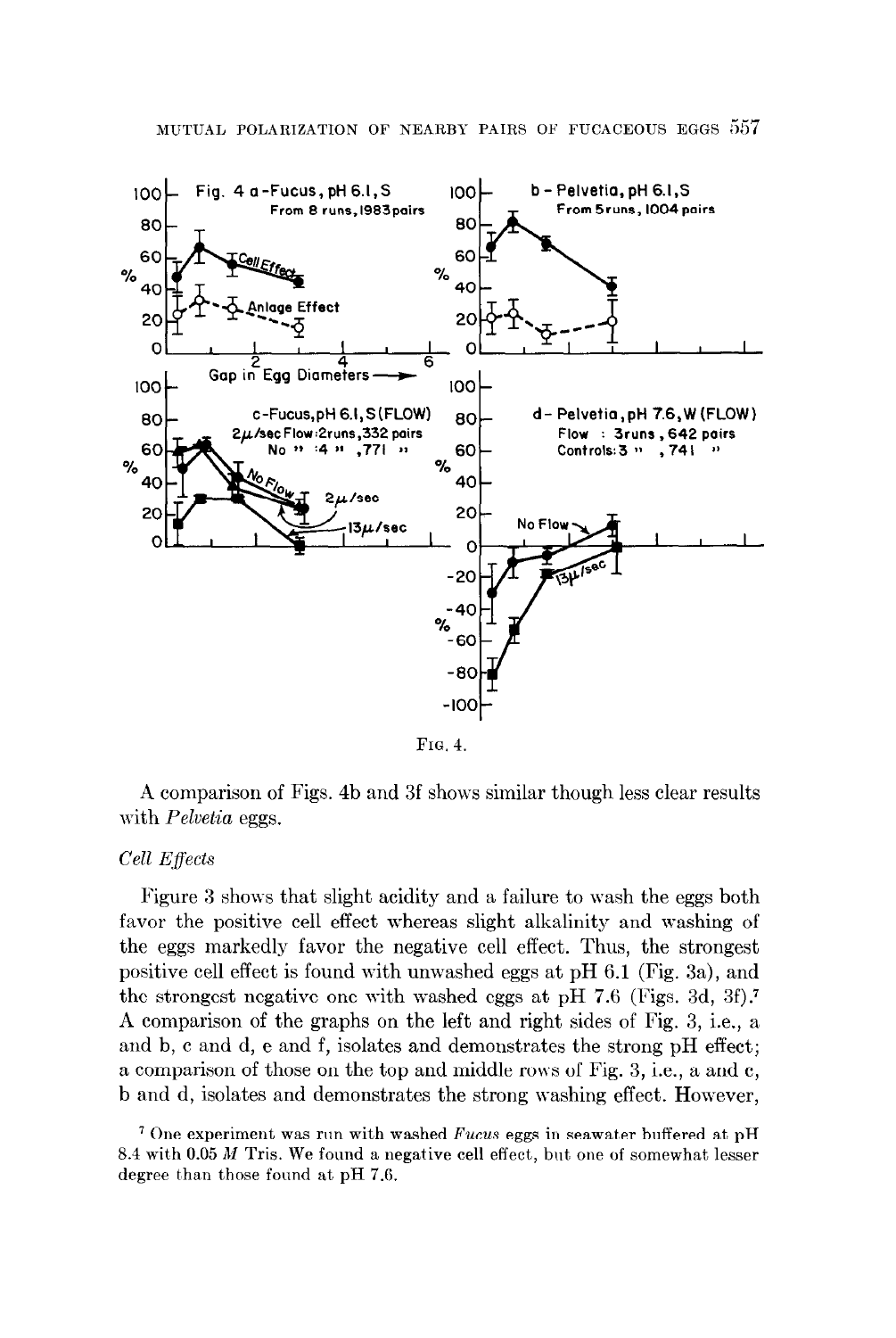it makes relatively little difference whether the eggs are those of Fucus or Pelvetia (cf. 3c and 3e, 3d and 3f, 4a and 4b); whether the eggs are unwashed or washed and then have shedding water readded (cf. 3a and 4a); and whether or not the medium's viscosity is raised 20-fold with 0.4% Methocel (see Fig. 3a).

It is notable that the positive cell effect falls much more gradually with the distance between the egg pairs than does the negative one. Thus the strong positive effect exhibited in Fig. 3a falls to one-half of its peak value when the intercellular gap reaches about 4 egg diameters; while the strong negative effects shown in Figs. 3d and 3f fall to onehalf maximum at about 1 egg diameter.

Indeed, the shapes of all these cell effect curves seem to show the sum effect of a positive influence which falls steadily but slowly with distance and a negative one which falls steadily but much more steeply; only the proportions of these components appear to vary with the conditions. Thus when the positive effect is quite dominant, as in Figs. 3a (and also 4a and b), some negative influence seems yet to be seen in the reduced cell effect in the nearest distance class (of 0 to  $\frac{1}{2}$  cell diameters as compared with the next class of  $\frac{1}{2}$  to 1 cell diameters). When the two influences seem nearly to balance (as in Figs. 3b and 3c), the cell effect changes sign, shifting from weakly negative to weakly positive between these same distance classes. When the negative effect is quite dominant, as in Figs. 3d and 3f, the positive influence seems yet to be seen in a crossover to a weak positive effect in the longest distance class of 4 to S cell diameters.

#### Cell Effects under Cross-Flow

Under conditions eliciting a strong positive cell effect, Fucus eggs grown upon a Nitex filter while a steady cross-flow of 2  $\mu$ /sec passed through this support showed the same tendency to initiate rhizoids toward each other as did control cells grown upon the same support without cross-flow (Fig. 4c).<sup>8</sup> Thus it appears that rhizin can diffuse across a gap, L, of at least 2 Fucus egg diameters, d, despite a cross-flow velocity, v, of about 2  $\mu$ /sec. Thus:

$$
L \geq 3d
$$

where  $d = 1$  Fucus egg diameter

The time,  $T$ , available for this diffusion is given by:

8 Preliminary studies with lower flow rates showed these also to be ineffective.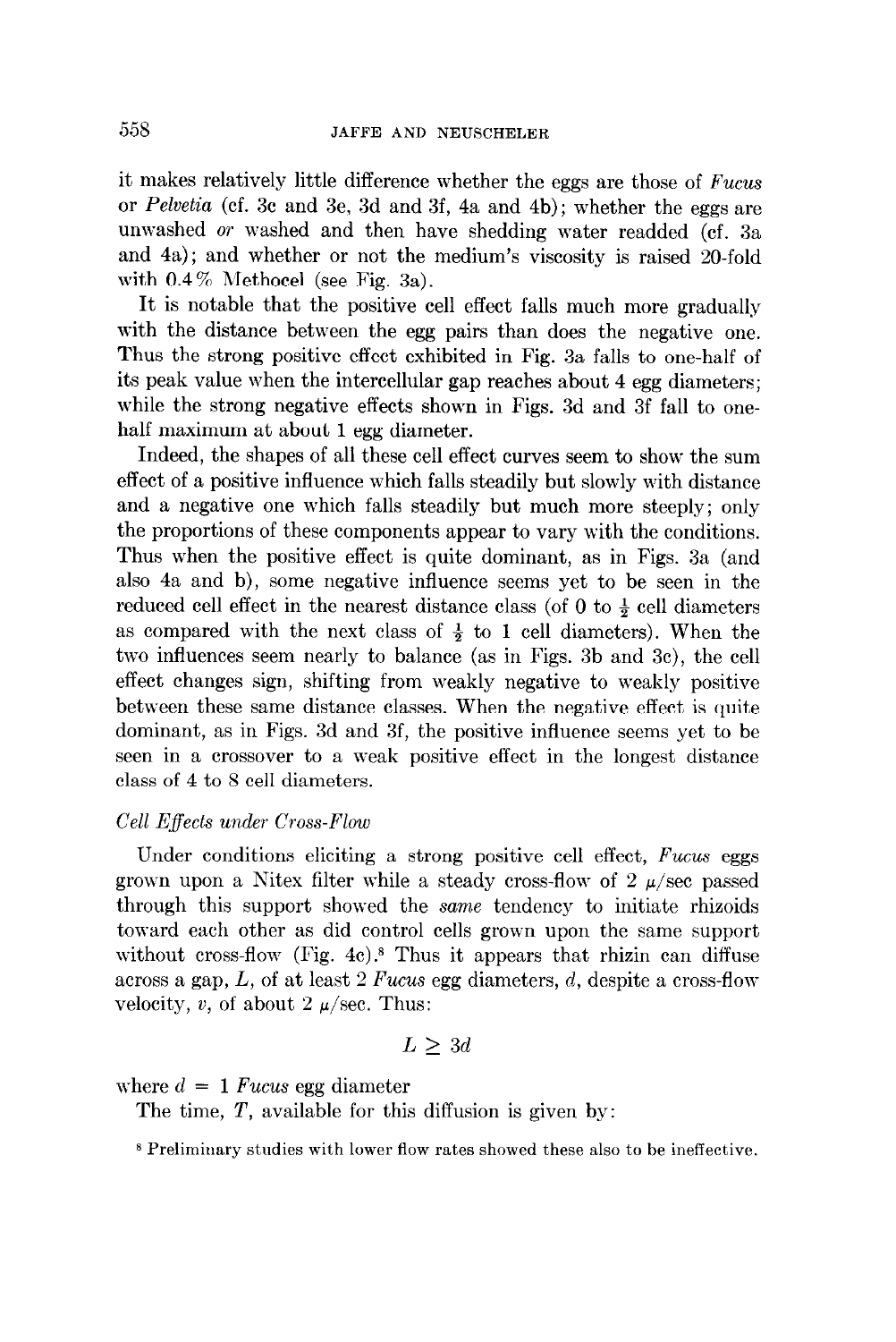$$
T\,\leq\,d/v
$$

Hence

$$
D \geq L^2/T = 9dv = 1 \times 10^{-5} \text{ cm}^2/\text{sec}
$$

Thus this finding is evidence that rhizin is a comparatively small molecule. However, the responses at cross-flows of 13  $\mu$ /sec (Fig. 4c and d) are *not* interpretable on the basis of whether or not cross-flow interrupted communication; for at these speeds cross-flow had the largest effect when the cells were closest, favoring a negative cell effect both in cases where the medium favored a positive cell effect (Fig. 4c) and where it favored a negative one (Fig. 4d). We can offer no precise alternate interpretation of these latter data at this time, noting only that at these high speeds, individual cells show strong rheotropic responses (Bentrup and Jaffe, 1968), and that the flow patterns past these cell pairs are not known. Hence at these speeds the cells may well have communicated hydrodynamically, i.e., through their effects upon the flow which in turn effected the other cell, rather than solely through diffusion.

#### DISCUSSION

1. The chief question which we tried to answer was whether extracellular rhizin and/or antirhizin are links in the amplification process which irreversibly localizes the rhizoid initial in the fucaceous egg and thus polarizes it or whether they are just modifiers of this process. Our data showing a marked tendency for relatively nearby egg pairs to initiate rhizoids toward the neighbor's rhizoid initial (i.e., the positive anlage effect), under conditions and only under conditions which also elicit a strong tendency to initiate rhizoids toward the other cell—these data are clear evidence that extracellular rhizin but not antirhizin is somehow localized near the very pole whose initiation it favors. Thus it is clear evidence that rhizin is a link in the localization process while antihizin is only a modifier of it.

2. Some confirmation of these conclusions is provided by an analysis of those of our data which show the cell effect as a function of intercellular distance:

First, let us point out that if extracellular rhizin were a link in the amplification process, then its secretion might be expected to begin during this process. However, it seems very probable that a Fucus egg population's asynchrony is so great compared to the time required for polarization within any one egg that the two eggs in any independent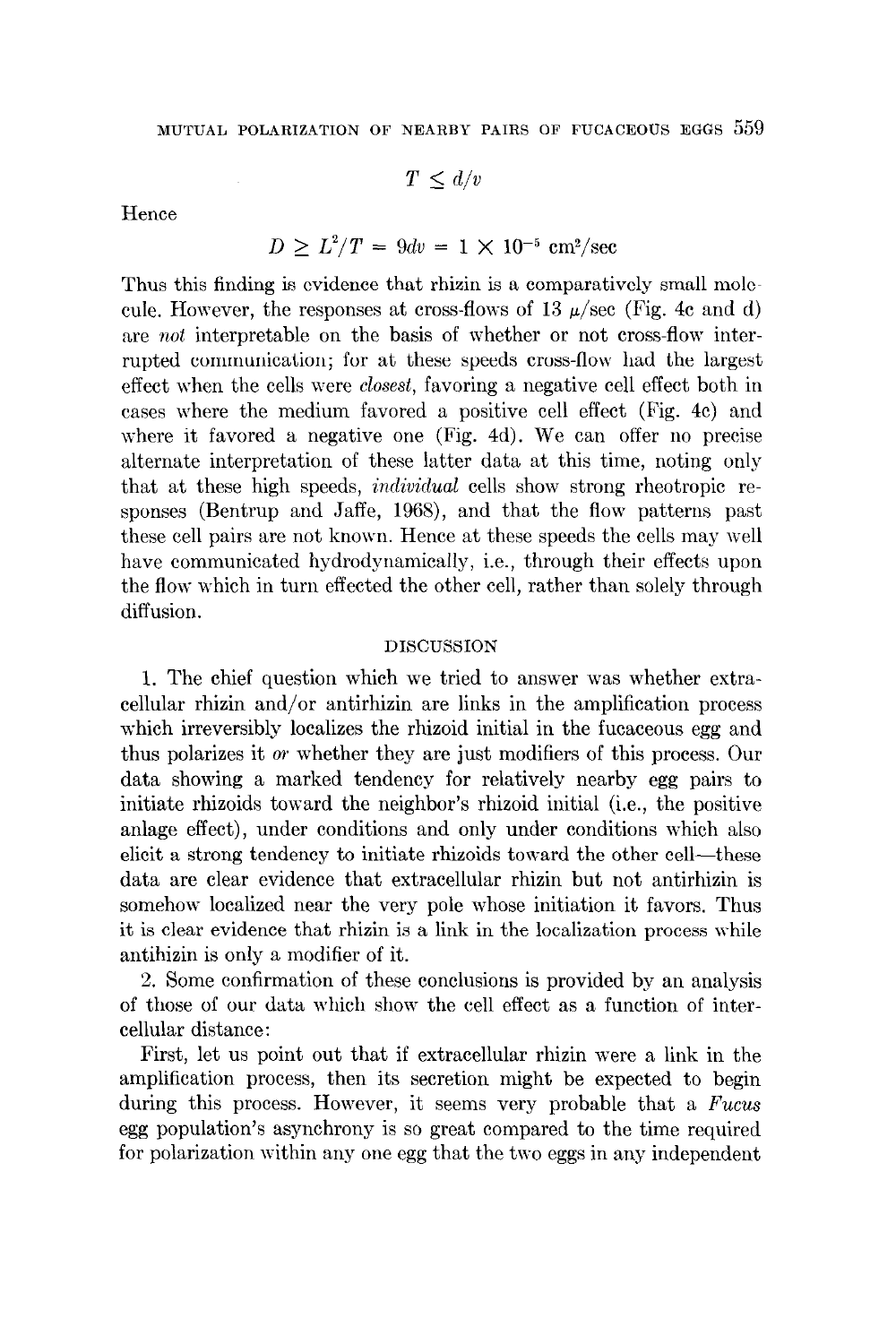pair are likely to polarize during nonoverlapping period? Hence the faster egg in most such independent pairs would secrete rhizin during a period sufficient to polarize an egg and before the other began. Furthermore the rhizin diffusion constant of about  $10^{-5}$  cm<sup>2</sup>/sec (yielded by our cross-flow data) indicates that the time taken for rhizin to diffuse even 4 egg diameters (or 0.03 cm) is only about 100 seconds, a time which is certainly very short compared with the 3 hours it takes half of a Fucus egg population to begin germinating (Whitaker, 1936; Jaffe, 1968). Finally, then, if put together, these considerations indicate that if rhizin were an amplification link, then in most nearby pairs, rhizin from the faster developing cell should reach the slower one before it began to secrete this stuff.

Now let us show that an analysis of the data showing cell effects as a function of distance offers strong support for just this requirement for a (largely) one-way cell effect. Suppose the opposite, i.e., suppose the interacting pairs to be perfectly synchronous in their development. In this case the fractional gradient resulting from either cell's action upon the other would be reduced ("drowned out") by the secretion of stuff by the other, and an analysis of the steady-state diffusion pattern about two identical spherical sources of some stable stuff gives an upper limit to the fractional gradient they can impose upon each other (Appendix). If the interaction occurs before the concentrations have risen to steady-state levels, or if the stuff decays en route between cells, the gradients will be yet lower because both these conditions should reduce the concentration provided by the "donor" cell more than they reduce those provided by the "receptor" cell.

Now, the available quantitative studies upon the polarization of cells by light or chemical gradients support the empirical rule that percent polarization of a population approximates the percent gradient evoking it. This is true for the polarization of *Osmunda* and of *Botrytis* spores by light gradients (Jaffe and Etzold, 1962), of the polarization of Fucus

9 Except under special circumstances, such as illumination by polarized light, eggs initiate two rhizoid poles so rarely as to indicate that the germination, i.e., initiation of one rhizoid pole, by an egg marks the practical completion of its polarization; on the other hand, the decline in a population's photoreversibility marks the beginning of its irreversible polarization. A comparison then of germination and photoreversibility curves shown by one population indicates that the process of irreversible polarization within each cell takes less, probably much less, than 2 hours, and the germination curve itself indicates that even within any 2-hour period only about  $20\%$  of the cells complete their polarization (Jaffe, 1968, Fig. 71.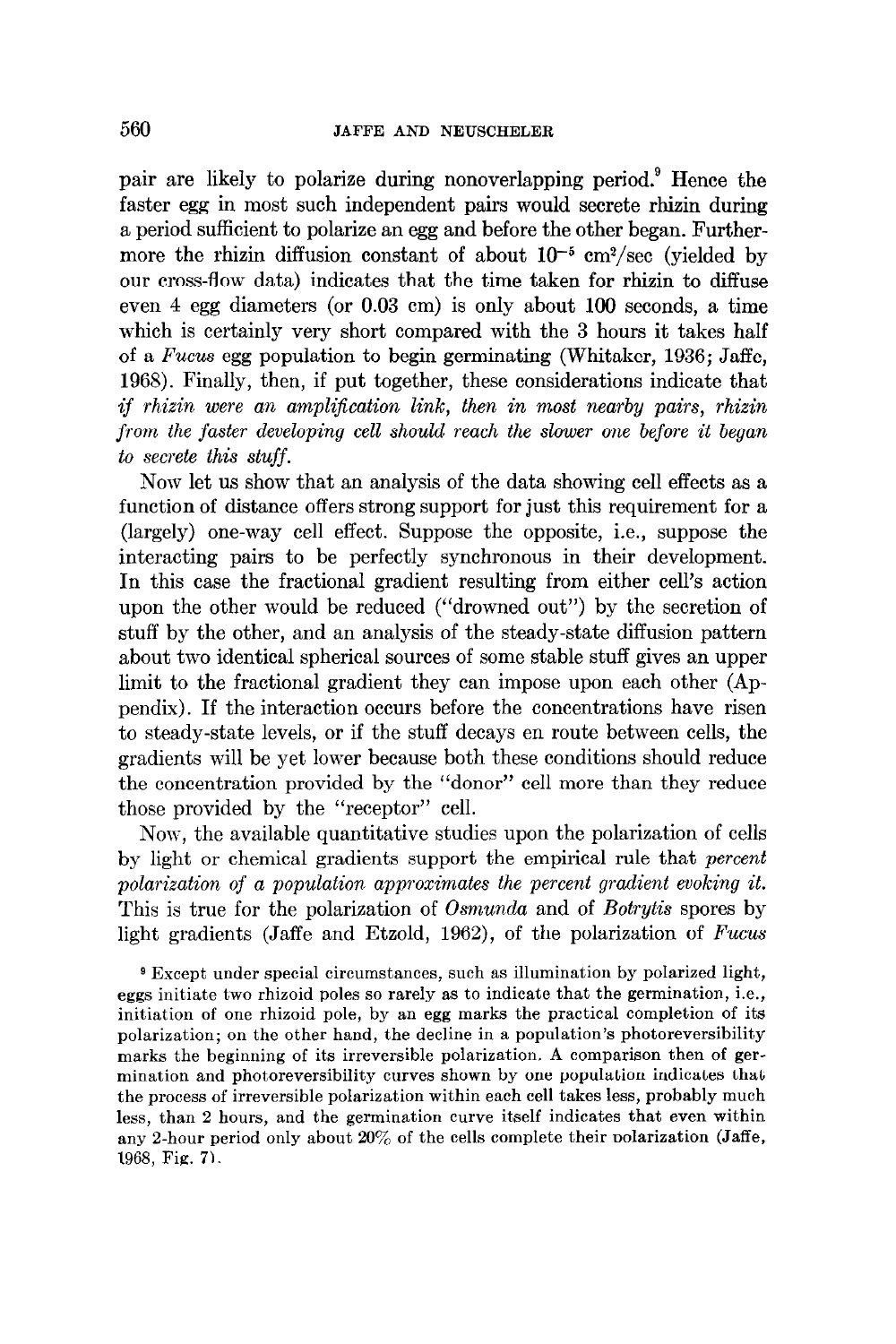

FIG. 5. A comparison of the theoretical steady-state gradients imposed upon each other by identical spherical sources with the mutual polarizations of Fucus eggs which are mediated primarily by rhizin (from Fig. 3a) and primarily by antirhizin (from Fig. 3d). The calculated limiting values for the theoretical gradients (from Eqs. 5 and 7, Appendix) bound the gray bands. This same band is drawn both positively and negatively to allow comparison with the polarization produced by rhizin and antirhizin, respectively.



FIG. G. Diagram of spheres whose centers are z apart.

eggs by hydrogen ion gradients (Bentrup  $et al., 1967$ ), and of the polarization by the gradients in turn evoked by slow flow past both Botrytis spores (Müller and Jaffe, 1965) and  $Fucus$  eggs (Bentrup and Jaffe, 1968). Therefore, while this empirical rule is not yet intelligible it is nevertheless sufficiently documented to predict that the mutual polarization of cell pairs should approximate the gradients they impose upon each other. If then, synchronous cells interact through steady-state gradients of a stable stuff, their degree of mutual polarization should approximate the gradients calculated in the Appendix and graphed in Fig. 5; if synchronous cells interact through gradients of an unstable stuff and/or through pre-steady-state gradients, then the degree of mutual polarization should be less than these theoretical gradients; in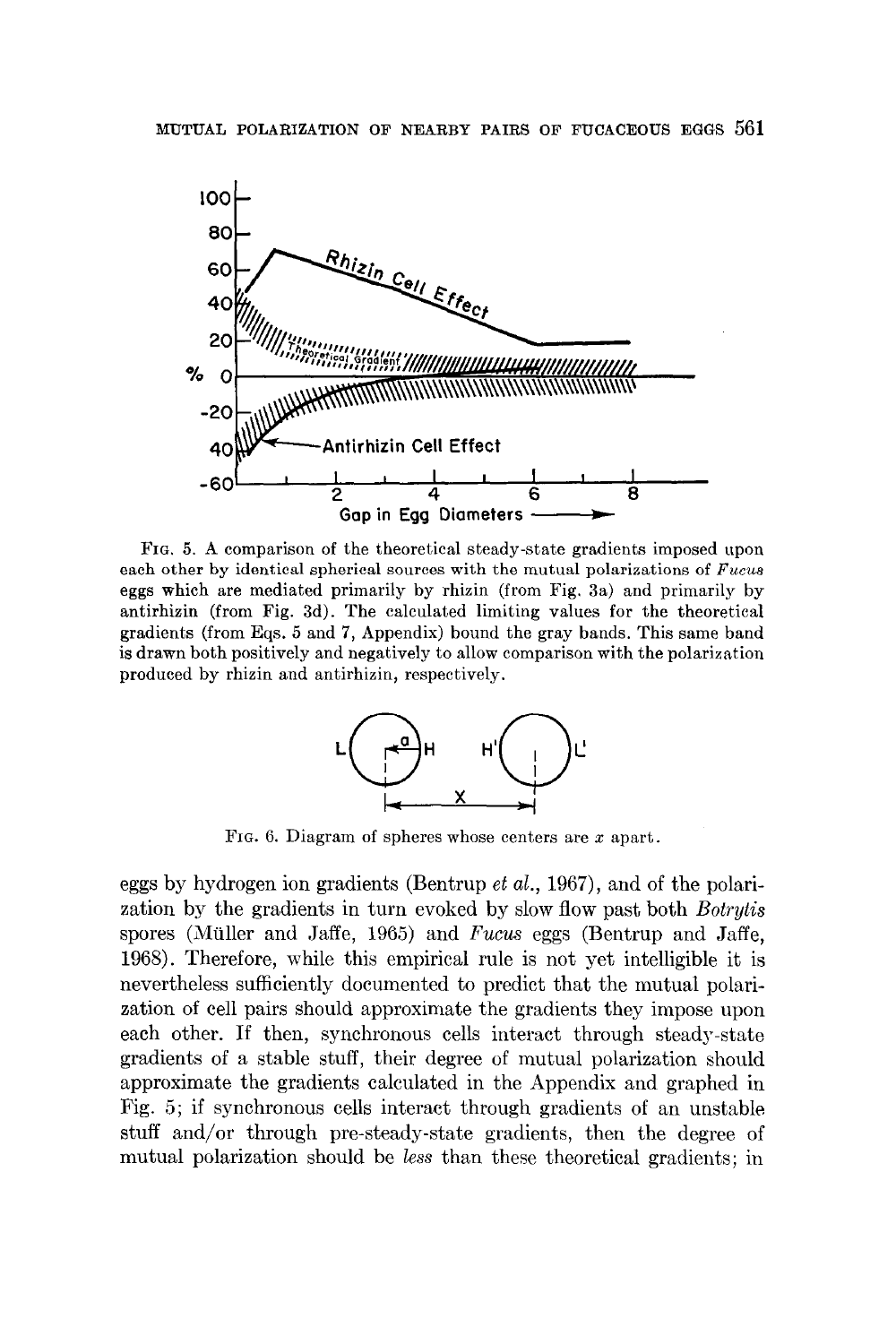no case should synchronous cells impose a mutual polarization larger than these gradients. Also in Fig. 5 we plot, for comparison, both the mutual polarization which is in fact mediated primarily through rhizin (the cell effect in Pig. 3a) and that mediated primarily through antirhizin (the cell effect in Pig. 3d).

It is striking to see that while antirhizin interaction approximates the theoretical curve, rhizin interaction is far larger, particularly at long distances. What may this mean? It clearly suggests that antirhizin's production is synchronous, that it does not decay en route between cells, and that interaction occurs through antirhizin gradients in the steady state; i.e., it suggests the simplest possible circumstances. Moreover, this is consistent with previous evidence of antirhizin's relative stability (Jaffe, 1968), and it may also be considered further support for the rule that polarization approximates evoking gradient.

However, with regard to rhizin, which is the chief concern here, a very different analysis is required. We seem forced to abandon the trial supposition of synchrony; it cannot explain the large polarizations observed. On the other hand, these large polarizations are explicable if cell pairs are sufficiently asynchronous in beginning rhizin production. Indeed, if the slower cell responds fast enough to a low enough absolute concentration of rhizin, then the effective fractional gradient across it, one produced by the edge of the rhizin gradient spreading from the faster cell, could be as large as desired as far away as desired. Thus, in principle, sufficient asynchrony makes possible up to 100 % polarization of one member of every pair at any separation, and thus an average polarization of up to 50% for the population of pairs at any separation. Hence asynchrony can explain 50% or lower polarization at 3 or more egg diameter gaps (Fig. 3a) ; to explain the yet higher polarization of cells separated by less than two cell diameters, it is only necessary to add the assumption of some "back-talk," i.e., that at these short distances, the slower cell acts back to some degree upon the faster.

3. In previous studies of the group effect, the significance of washing the eggs was not recognized. In the three quantitative studies available, the eggs were washed primarily by settling and other gentle processes in which the flow of fluid past the egg probably did not exceed about  $10^{-2}$  cm/sec, and the total dilution of the original shedding water probably did not exceed about a thousandfold. The eggs were washed in the present study with speeds of perhaps 0.3 cm/see, thus speeds at least 30-fold greater than those used before; moreover, the original shedding water was diluted in the present study to a degree, that, while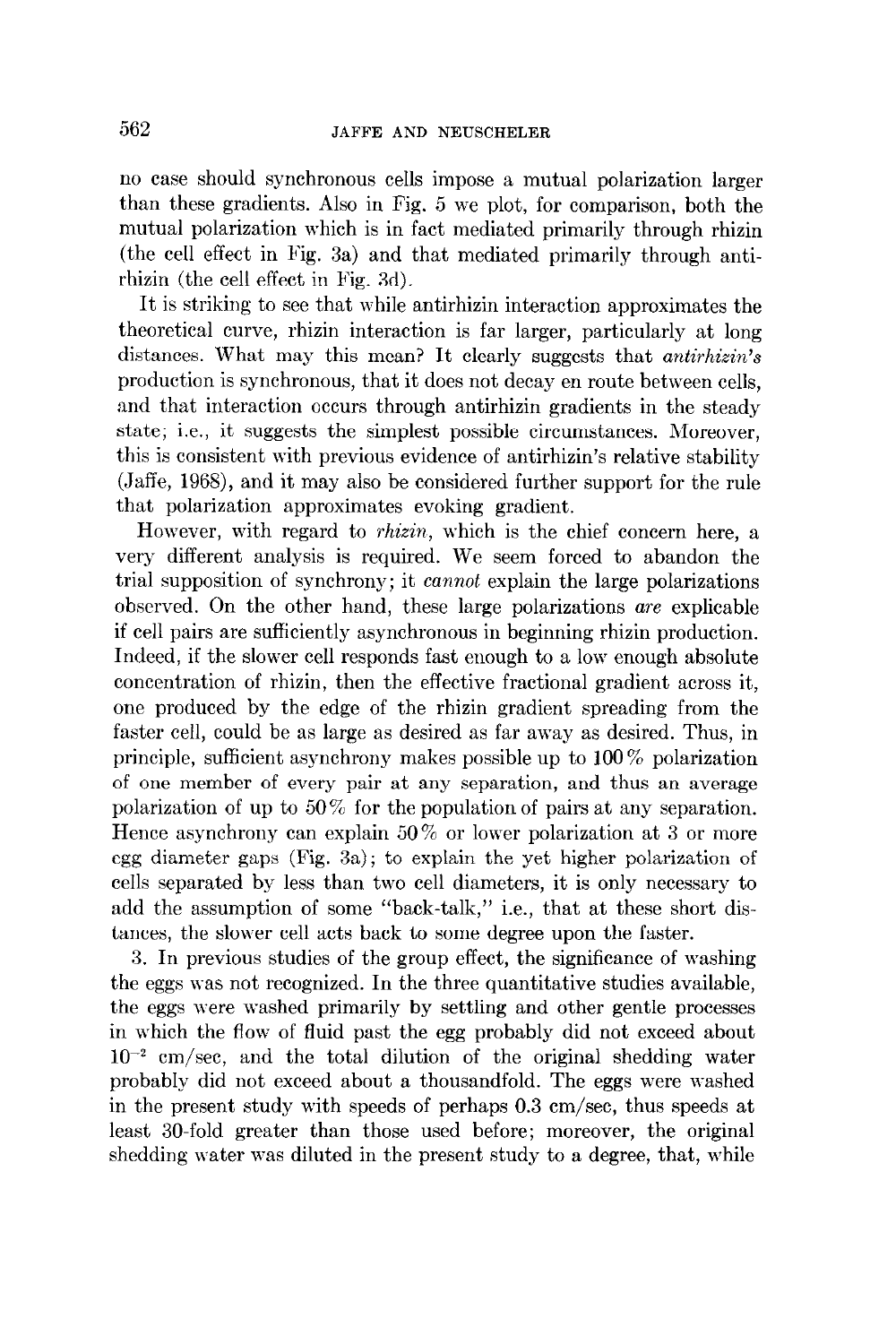|               | pH <sub>6.1</sub> |        | pH 7.6   |        |
|---------------|-------------------|--------|----------|--------|
|               | Unwashed          | Washed | Unwashed | Washed |
| Present study | 65                |        |          | $-25$  |
| Older studies | 80 <sup>b</sup>   |        | $-5c$    |        |

TABLE 1 COMPARISON OF THE CELL EFFECT IN PRESENT AND OLDER STUDIES<sup>®</sup>

a To make the results relatively comparable, the responses in the present study are an average of those of cells O-2 cell diameters apart; moreover the older results, which were prevously presented as  $p =$  percent of rhizoids initiated between 0 and 90 $^{\circ}$  of the neighbor are here converted to  $2(p-50\%)$ 

 $b$  Jaffe (1955) and Whitaker (1937).

 $\degree$  Whitaker and Lowrance (1940).

hard to estimate, was certainly far greater than that used before. It is of some interest then to compare quantitatively the older results with the present ones, and this is done in Table 1. It is seen that the relatively gentle and incomplete washing done before was approximately equal in its consequence for the cell effect to that of no washing at all.

#### SUMMARY

We have measured the mutual polarization of populations of pairs of fucaceous eggs as a function of their distance apart. We did this in different circumstances, of which the medium's pH and washing of the eggs proved most consequential.

Under circumstances in which each egg tends to initiate its rhizoid pole (or germinate) toward the other, it also tends to initiate it toward the other's rhizoid initial; however, when it tends to germinate away from the other, its germination direction is independent of the other's. We infer that *rhizin* (an extracellular locally effective stimulator of rhizoid initiation) is concentrated near the developing rhizoid initial and is thus a link in a regenerative process that irreversibly polarizes the egg; however, *antirhizin* (an extracellular locally effective inhibitor of rhizoid initiation) is inferred to be uniformly emitted by each egg and thus only modifies this process.

When eggs interact through antirhizin, their mutual polarization approximates the fractional gradients calculated to be imposed upon each other by synchronous spherical sources of a stable stuff in the steady state; so antirhizin interaction is inferred to have this simple character. However, when eggs interact through rhizin, their polariza-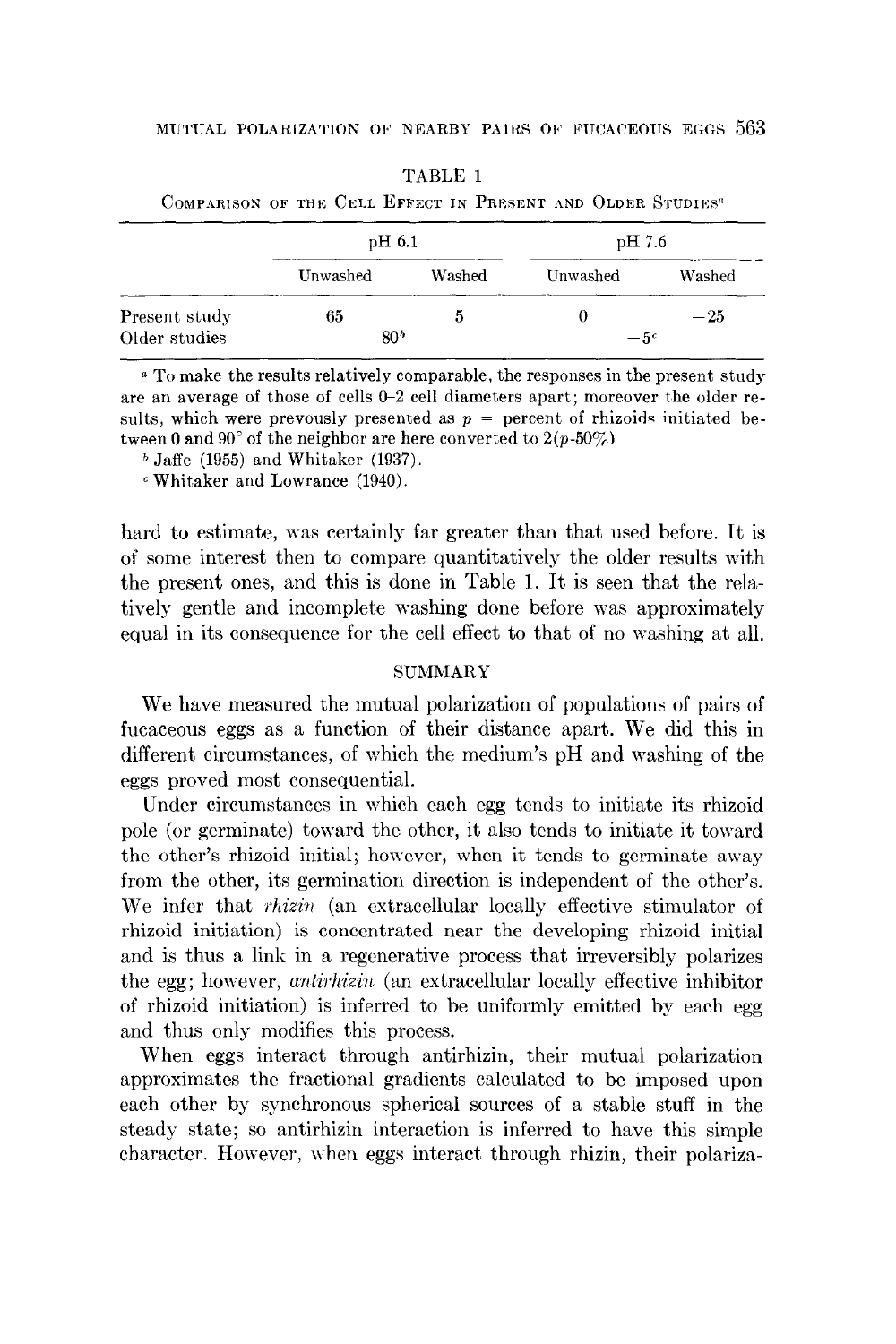tion greatly exceeds such gradients; we infer asynchrony, i.e., that the faster cell in each pair sends rhizin to the other, slower one before this latter starts to emit it. These inferences, in turn, are believed to confirm rhizin as a link in the polarization process, and antirhizin as only a modifier of it. A flow of the medium through the substratum and thus between pairs interacting via rhizin fails to modify their interaction at speeds of up to 2  $\mu$ /sec; it is inferred that rhizin has a diffusion constant of the order of  $10^{-5}$  cm<sup>2</sup>/sec and thus is a relatively small molecule.

#### REFERENCES

- BENTRUP, F. W., and JAFFE, L. F. (1968). Analyzing the "group effect": rheotropic responses of developing Fucus eggs. Protoplasma 66, 25-35.
- BENTRUP, F. W., SANDAN, T., and JAFFE, L. F. (19G7). Induction of polarity in Fucus eggs by potassium ion gradients. Protoplasma 64, 254-66.
- JAFFE, L. F. (1954). Stimulation of the discharge of gametangia from a brown alga by a change from light to darkness. Nature  $174$ , 743.
- JAFFE, L. F. (1955). Do Fucus egg interact through a  $CO_2$ -pH gradient? Proc. Natl. Acad. Sci. U.S. 41, 267-70.

JAFFE, L. F. (1968). Localization in the developing Fucus egg and the general role of localizing currents.  $Advan$ . Morphogenesis 7, 295-328.

JAFFE, L. F., and ETZOLD, H. (1962). Orientation and locus of tropic photoreceptor molecules in spores of Botrytis and Osmunda. J. Cell. Biol. 13, 13-31.

- MÜLLER, D., and JAFFE, L. F. (1965). A quantitative study of cellular rheotropism. Biophys. J. 6, 317-35.
- WHITAKER, D. M. (1936). The effect of white light upon the rate of development of the rhizoid protuberances and the first cell division in Fucus furcatus. Biol.  $Bull.$  70, 100-107.
- WHITAKER, D. M. (1937). The effect of hydrogen ion concentration upon the induction of polarity in Fucus eggs. I. J. Gen. Physiol. 20, 491-500.
- WHITAKER, D. M., and LOWRANCE, E. W. (1940). The effect of alkalinity upon mutual influences determining the developmental axis in Fucus eggs. Biol. Bull. 78,407-411.

#### APPENDIX

A calculation of the limiting values for the size of the fractional gradients of some stable stuff which are imposed by two spherical sources upon each other in the steady state.

1. Consider one sphere of radius  $a$  steadily and uniformly emitting some stuff which diffuses into an infinite medium.

Let  $r =$  the distance from its center

Let  $C =$  the stuff's concentration outside of the source.

The diffusion equations are easily solved to show that in the steady state :

$$
C = K/r \tag{1}
$$

where  $K$  is a constant.